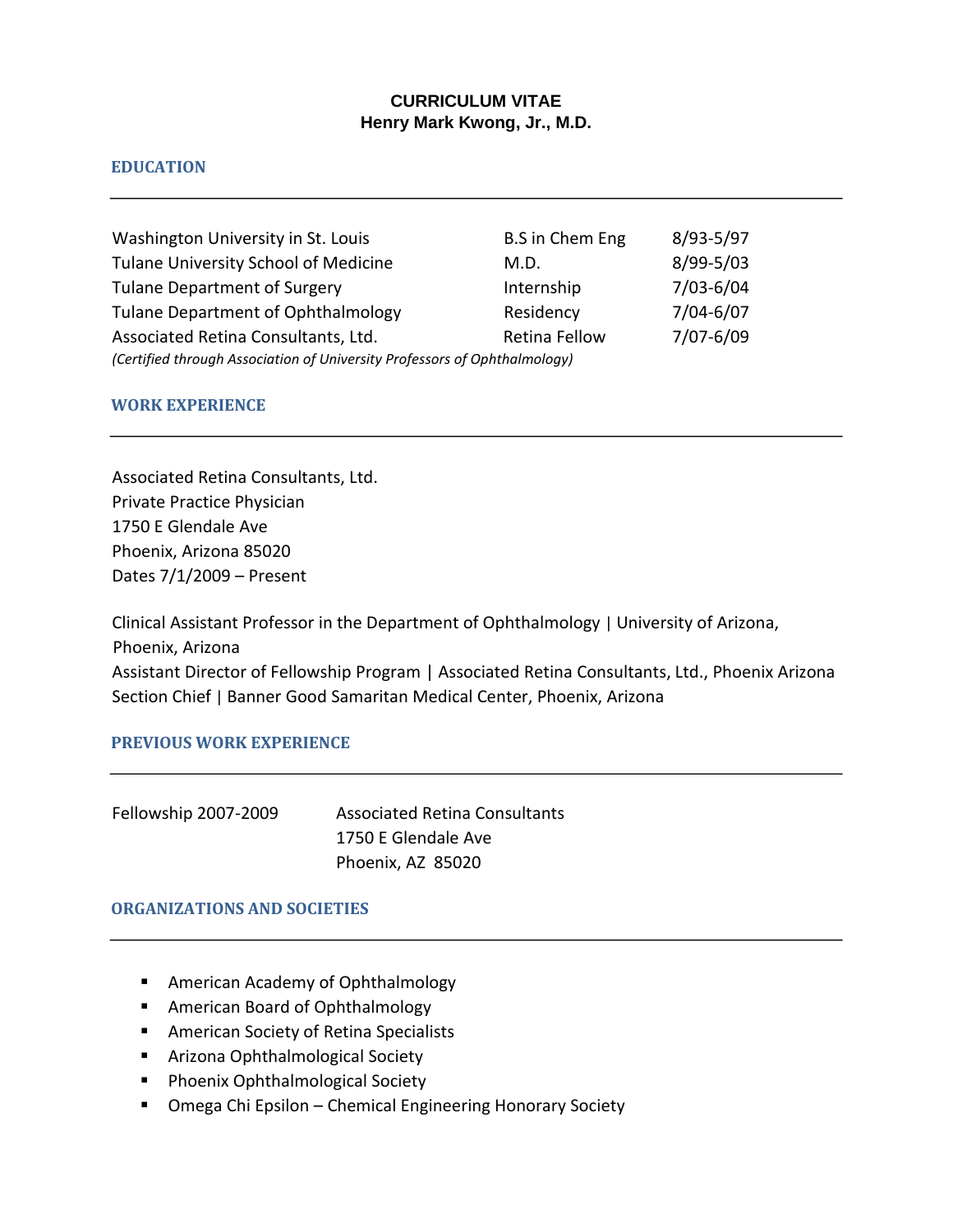# **AWARDS**

2007 Tulane Dept. Of Ophthalmology C.S. O'Brien Resident Research Award

# **RESEARCH EXPERIENCE**

Alcon Research, Ltd., Protocol C-02-60: An Evaluation of the Efficacy and Safety of Posterior Juxtascleral Administrations of Anecortave Acetate for Depot Suspension (15mg or 30 mg) versus Sham Administration in Patients (Enrolled in Study "A" or Study "B") at Risk for Developing Sight-Threatening Choroidal Neovascularization (CNV) Due to Exudative Age-Related Macular Degeneration. Sub-Investigator, Phoenix, AZ. 2007

Alcon Research, Ltd., Protocol C-10-083: Safety and Efficacy of ESBA1008 versus Lucentis® for the Treatment of Exudative Age-Related Macular Degeneration. Sub-Investigator, Phoenix, AZ. 2011

Allergan, Inc. GMA-OZU-09-011: A Retrospective Data Collection Study in Patients Receiving Two or More Ozurdex™ (Dexamethasone Intravitreal Implant) 0.7 mg Injections for Retinal Vein Occlusion. Phoenix, AZ. 2011

Eli Lilly and Company, Protocol B7A-MC-MBCU: The Effect of Ruboxistaurin on Clinically Significant Macular Edema in Patients with Diabetes Mellitus, as assessed by Optical Coherence Tomography. Sub-Investigator, Phoenix AZ. 2009

Genentech, Inc., Protocol FVF3426g (HORIZON): An Open-Label, Multicenter Extension Study to Evaluate the Safety and Tolerability of Ranibizumab in Subjects with Subfoveal Choroidal Neovascularization (CNV) Secondary to Age-Related Macular Degeneration (AMD) or Macular Edema Secondary to Retinal Vein Occlusion (RVO) Who Have Completed the Treatment Phase of A Genentech-Sponsored Ranibizumab Study. Sub-Investigator, Phoenix, AZ. 2007

Genentech, Inc., Protocol FVF4168g (RIDE): A Phase III, Double-Masked, Multicenter, Randomized, ShamControlled Study of the Efficacy and Safety of Ranibizumab Injection in Subjects with Clinically Significant Macular Edema with Center Involvement Secondary to Diabetes Mellitus. Sub-Investigator, Phoenix, AZ. 2009

Genentech, Inc., Protocol FVF4579g (HARBOR): A Phase III, Double-Masked, Multicenter, Randomized, Active Treatment-Controlled Study of the Efficacy and Safety of 0.5 mg and 2.0 mg Ranibizumab Administered Monthly or on an An-Needed Basis (PRN) in Patients with Subfoveal Neovascular Age-Related Macular Degeneration. Sub-Investigator, Phoenix, AZ. 2009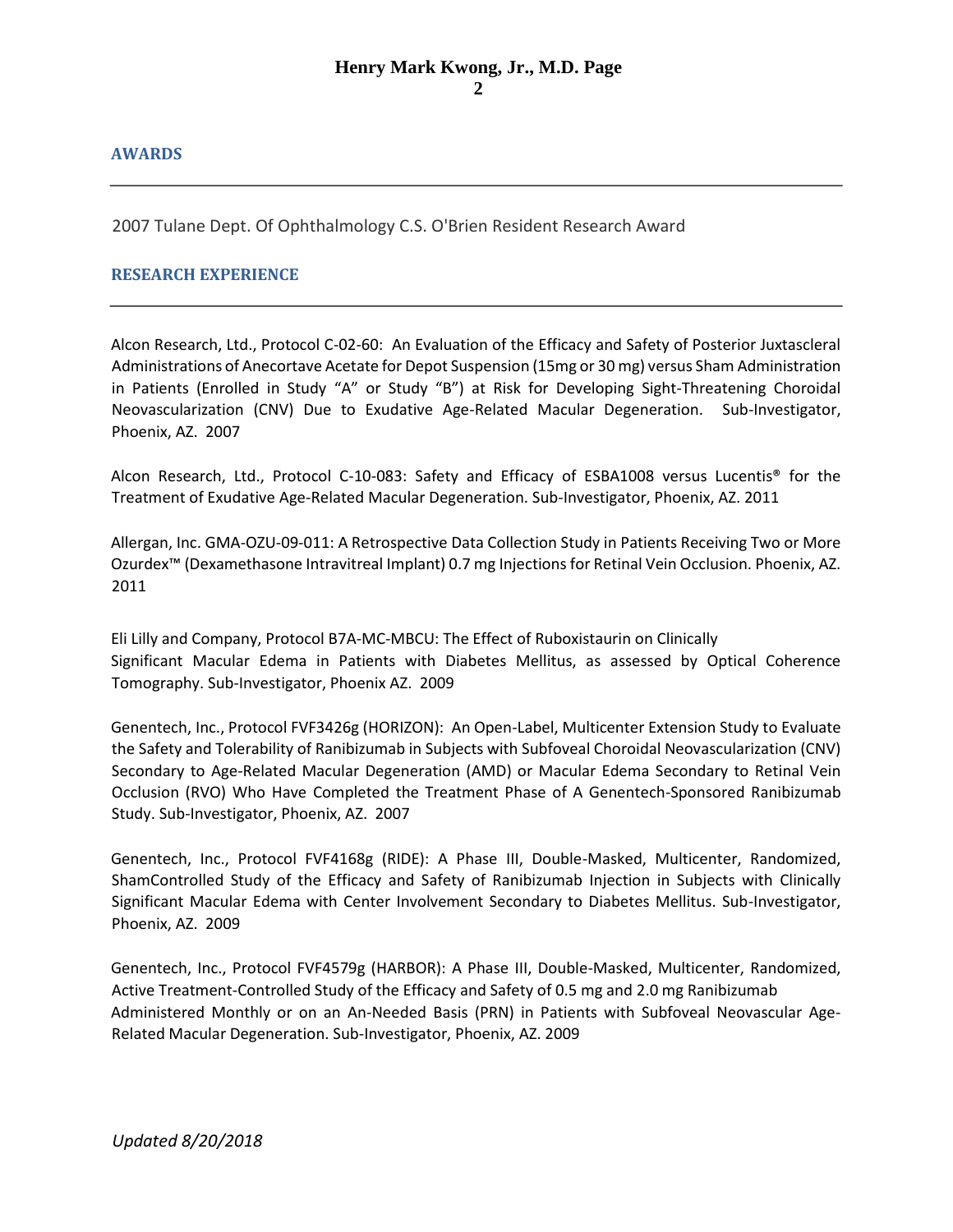### **Henry Mark Kwong, Jr., M.D. Page 3**

Genentech, Inc., Protocol FVF4967g (SHORE): A multicenter randomized study evaluating dosing regimens for treatment with intravitreal ranibizumab injections in subjects with macular edema following retinal vein occlusion. Sub-Investigator, Phoenix, AZ. 2011

GlaxoSmithKline, Protocol BAM114341: A phase 2, multi-centre, randomized, double-masked, placebocontrolled, parallel-group study to investigate the safety, tolerability, efficacy, pharmacokinetics and pharmacodynamics of GSK933776 in adult patients with geographic atrophy (GA) secondary to agerelated macular degeneration (AMS). Sub-Investigator, Phoenix, AZ. 2011

GlaxoSmithKline, Protocol MD7110852: A Phase 2b Dose-Evaluation Stud of Pazopanib Eye Drops versus Ranibizumab Intravitreal Injections for the Treatment of Neovascular Age-Related Macular Degeneration. Sub-Investigator, Phoenix, AZ. 2009

LPATH LT1009-Oph-003 (Nexus): A Phase 2A, Multi-Center, Masked, Randomized, Comparator-Controlled Study Evaluating iSONEP™ (Sonepcizumab [LT1009]) as Either Monotherapy or Adjunctive Therapy to Lucentis® or Avastin® Versus Lucentis® or Avastin® Alone in the Treatment of Subjects with Choroidal Neovascularization Secondary to Age-Related Macular Degeneration. Phoenix, AZ. 2011

Opko Health, Inc.: A Phase 3, Randomized, Double-masked, Parallel-assignment Study of Intravitreal Bevasiranib Sodium, Administered Every 8 or 12 Weeks as Maintenance Therapy Following Three Injections of Lucentis® Monotherapy Every 4 Weeks in Patients with Exudative Age-related Macular Degeneration (AMD). Sub-Investigator, Phoenix, AZ. 2008

Regeneron Pharmaceuticals, Inc., Protocol VGFT-OD-0605: A Randomized, Double Masked, Active Controlled Phase III Study of the Efficacy, Safety, and Tolerability of Repeated Doses of Intravitreal VEGF Trap in Subjects with Neovascular Age-Related Macular Degeneration. Sub-Investigator, Phoenix, AZ. 2008

Regeneron Pharmaceuticals, Inc., Protocol VGFT-OD-0702: An Open-Label, Long-Term, Safety, and Tolerability of Intravitreal VEGF Trap-Eye in Subjects with Neovascular Age-Related Macular Degeneration. Sub-Investigator, Phoenix, AZ. 2009

Regeneron Pharmaceuticals, Inc., Protocol VGFT-OD-0819: A Randomized, Double-Masked, Controlled Phase 3 Study of the Efficacy, Safety, and Tolerability of Repeated Intravitreal Administrations of VEGF TrapEye in Subjects with Macular Edema Secondary to Central Retinal Vein Occlusion (CRVO). Sub-Investigator, Phoenix, AZ. 2009

Regeneron Pharmaceuticals, Inc., Protocol VGFT-OD-0910: An Open-label, Long-term, Safety and Tolerability Extension Study of Intravitreal VEGF Trap-Eye in Neovascular Age-Related Macular Degeneration. Sub-Investigator, Phoenix, AZ. 2010

Regeneron Pharmaceuticals, Inc., Protocol VGFT-OD-1009: A Double-Masked, Randomized, ActiveControlled, Phase 3 Study of the Efficacy and Safety of Intravitreal Administration of VEGF Trap-Eye in Patients with Diabetic Macular Edema. Principal Investigator, Phoenix, AZ 2011

*Updated 8/20/2018*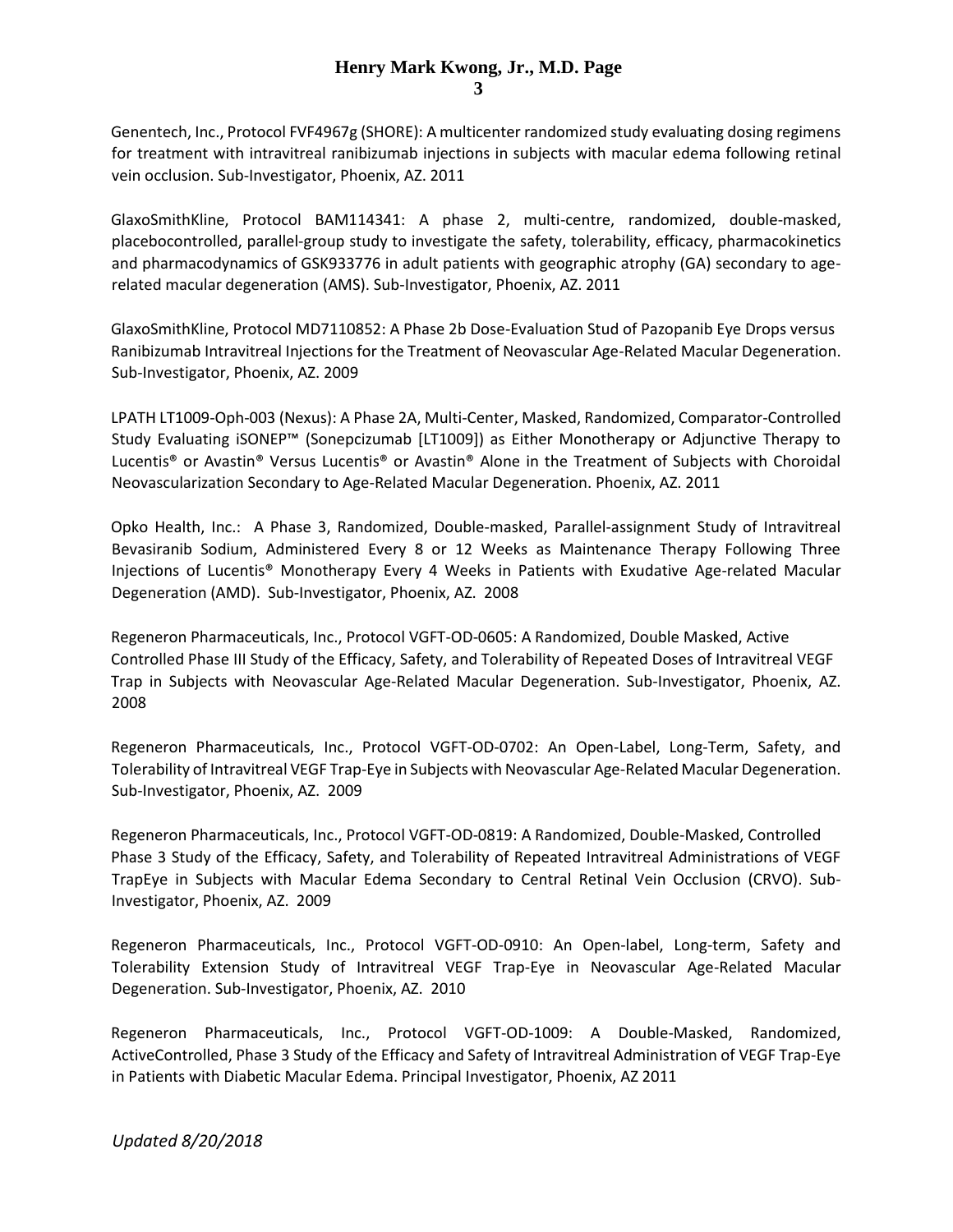#### **Henry Mark Kwong, Jr., M.D. Page 4**

Thrombogenics, Inc., Protocol TG-MV-006: A Randomized, Placebo Controlled, Double-Masked, Multicenter Intravitreal Injection for Non-Surgical Treatment of Focal Vitreomacular Adhesion. SubInvestigator, Phoenix, AZ. 2009

#### **PRESENTATIONS/PUBLICATIONS**

Kwong HM, Ayyala RS, Efficacy of Selective Laser Trabeculoplasty in a Heterogeneous Population – 1 year results. *40th Annual O'Brien Presentation Research Day*, Tulane University, New Orleans, LA, June 2005

Kwong HM, Surgical Techniques – Lecture and Wet lab. Basic Sciences Course, Tulane Department of Ophthalmology, New Orleans LA, July 2005

Kwong HM, Karcioglu ZA, Uveal Melanoma in Women with Breast Carcinoma. Presented at the *American Academy of Ophthalmology Annual Meeting*, Chicago, IL, October 2005

Chilakapati M, Kwong HM, Chevez-Barrios P, Coats DK, Recurrent Orbital "Cellulitis" Interactive Case Series. Medscape Ophthalmology, March 2006

Kwong HM, Coats DK, Effect of Surgical Approach on Post-Operative Pain in Strabismus Patients. *43th Annual Cullen Eye Institute/ Baylor Ophthalmology Research Day,* Baylor College of Medicine, Houston TX, June 2006

Kwong HM, Manzano R, Peyman GA,et al., Ocular Toxicity of Intravitreous Adalimumab (Humira) in the Rabbit Presented at the *Association for Research in Vision and Ophthalmology Annual Meeting*, Fort Lauderdale, FL, May 2007

H.M. Kwong, N. Herbots, R.J. Culbertson, , D.A. Sell, A.M. Murphy, R.B. Bennett-Kennett, S.D. Whaley,. C.H. Sell, MD & T. Kutz, A.S. Benitez, M.A. Hart, B.J. Wilkens. Oral presentation at the 58<sup>th</sup> International American Vacuum Society Symposium Bio-materials Interfaces Division, C*ontrolling the Hydroaffinity of Silicone/Hydrophobic Acrylic Surfaces of Intra-ocularLenses using Visco-Elastic Colloids and Blood*  Proteins, Nashville, TN, October 31-November 4<sup>th</sup>, 2011

H.M. Kwong, Jr., MD, M.A. Hart, D. A. Sell, J. D. Bradley, N. Herbots, R. J. Culbertson, C. H. Sell, MD, Mechanism Of Condensation And Hydroaffinity In Si‐Based Surfaces For Medical Implants Via Surface Energy Modification During IBA Of Si, Si Oxides, &Silicone , Contact Angle Analysis And Hydrated Polymer Adsorption. *Q.X. Bradley*, IBMM 2010, Montreal August 22-25, 2010.

H.M. Kwong, N. Herbots, M.A. Hart, D.A. Sell, J.D. Bradley, B.J. Wilkens, C.H. Sell, R.J. Culbertson, and S.D. Whaley, "Ion Beam Analysis of Silicon-Based Surfaces and Correlation with Surface Energy Measurements," *Q. Xing, 21<sup>st</sup>* International Conference on the Application to Accelerators in Research and Industry (CAARI) , Dallas/Fort Worth, TX, August 8-13, 2010.

*Updated 8/20/2018*  H.M. Kwong, MD, T. T. Kutz, A. Murphy, A.S. Benitez, D.A. Sell, R.J. Culbertson, N. Herbots, C.H. Sell, MD, Ion Beam Analysis of Silicon-Based Materials and Correlation to the Role of Blood Protein Contamination